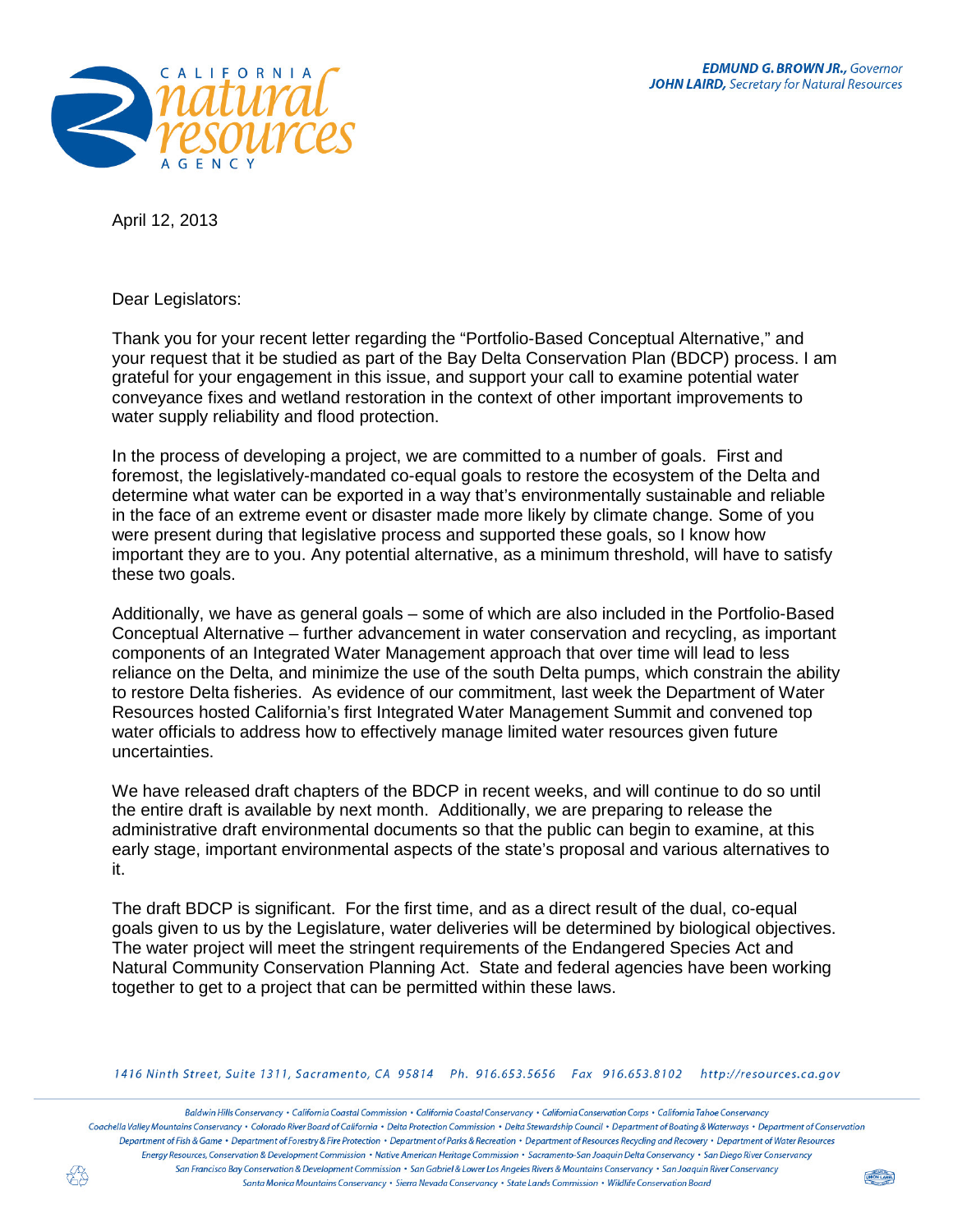The alternative of a 3,000 cubic feet per second Delta conveyance – which the Portfolio-Based Conceptual Alternative calls for – will be studied in this process. As with all 15 alternatives that we are studying in this EIR process, it will be evaluated against the co-equal goals, as well as other goals including reliability in the face of an extreme event.

Since this administration took office, we have taken numerous steps to do this water planning in a transparent way. All parties receive documents related to this process at the same time, and they are made public. You can follow the chapters and draft EIR by going to the link [http://baydeltaconservationplan.com/Home.aspx.](http://baydeltaconservationplan.com/Home.aspx) Future releases will be available from this same location.

I look forward to your continued involvement in the effort to restore the Delta ecosystem and provide a reliable water supply for California.

Sincerely,

Sdenland

John Laird Secretary for Natural Resources